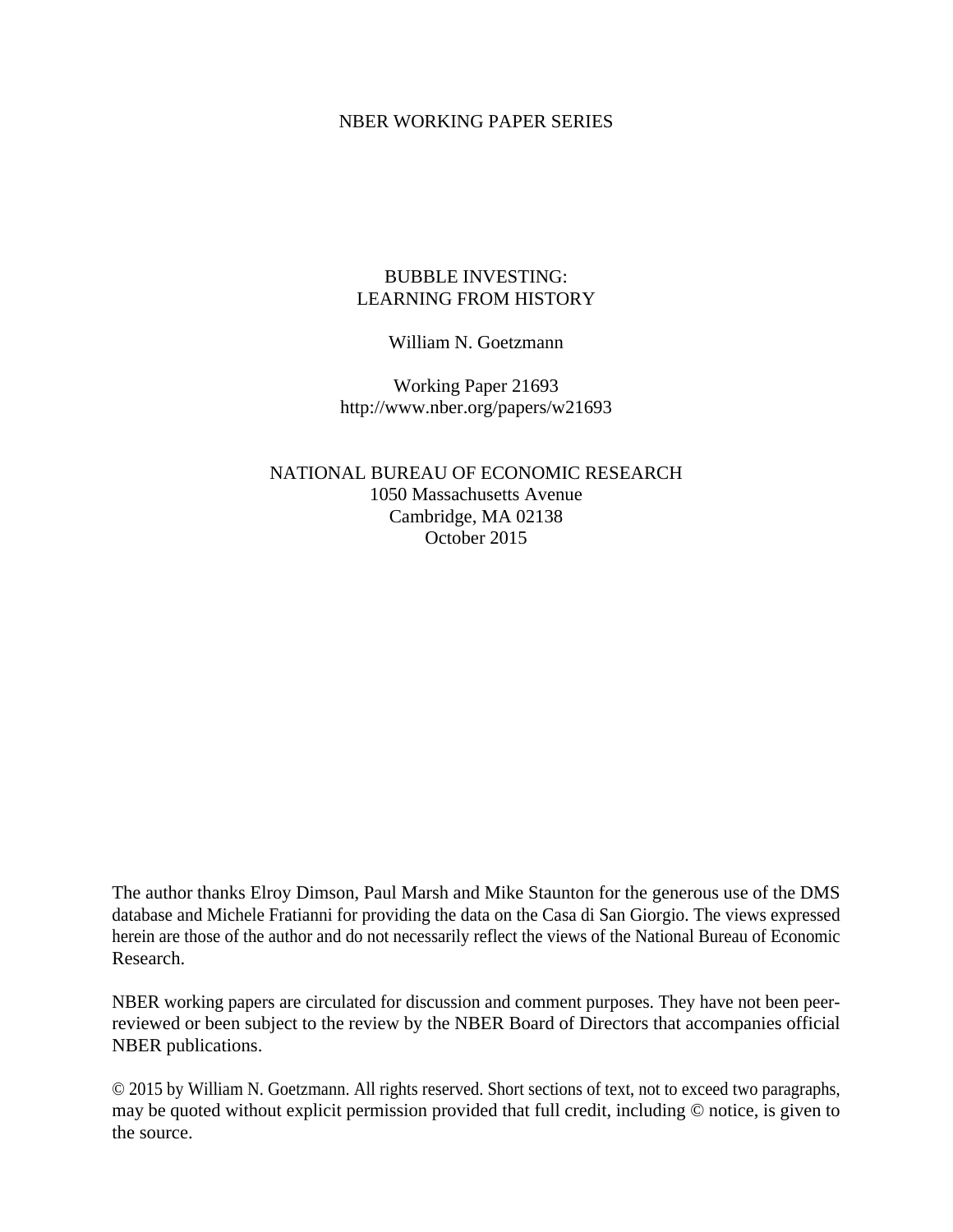Bubble Investing: Learning from History William N. Goetzmann NBER Working Paper No. 21693 October 2015 JEL No. G01,G14,N2

## **ABSTRACT**

History is important to the study of financial bubbles precisely because they are extremely rare events, but history can be misleading. The rarity of bubbles in the historical record makes the sample size for inference small. Restricting attention to crashes that followed a large increase in market level makes negative historical outcomes salient. In this paper I examine the frequency of large, sudden increases in market value in a broad panel data of world equity markets extending from the beginning of the 20th century. I find the probability of a crash conditional on a boom is only slightly higher than the unconditional probability. The chances that a market gave back it gains following a doubling in value are about 10%. In simple terms, bubbles are booms that went bad. Not all booms are bad.

William N. Goetzmann School of Management Yale University Box 208200 New Haven, CT 06520-8200 and NBER william.goetzmann@yale.edu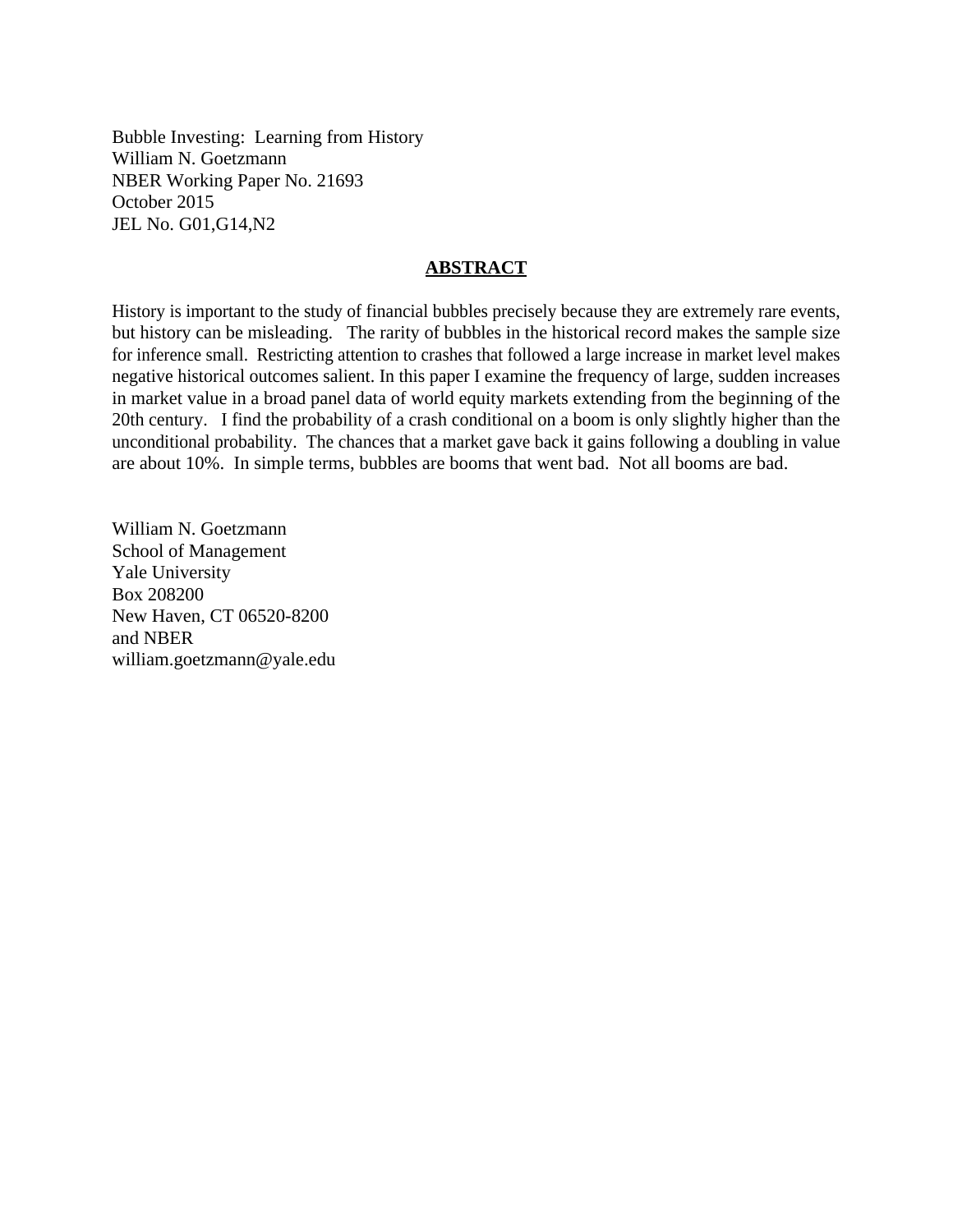### I. Introduction

The broad awareness of financial history seems to correlate to extreme market events. For example, the closest comparison to the Dot-Com bubble of the 1990's was the run-up in U.S. stock prices in the 1920's. During the 2008 financial crisis, the financial press frequently referenced past bubbles – periods of market euphoria followed by sharp price declines. In this paper I argue that using past crashes in this way is misleading to both investors and policy-makers. Particularly during periods of market booms, focusing attention on a few salient crashes in financial history ignores the base rate for bubbles. In simple terms, bubbles are booms that went bad but not all booms go bad.

To illustrate this last point, I present empirical evidence drawn from more than a century of global stock market data. I define a bubble as a large price decline after a large price increase – a crash after a boom. I find that the frequency of bubbles is quite small. The unconditional frequency of bubbles in the data is 0.3% to 1.4%, depending on the definition of a bubble. Not only are bubbles rare, but, conditional upon a market boom (i.e. increasing by 100% in a one to three year period) crashes that gave back prior gains happened only 10% of the time. Market prices were more likely to double again following a 100% price boom.

Prior to the empirical analysis, I present evidence about bubbles (as well as the lack of them) in very early equity investments. Thus, the next section discusses some of the early bubbles in financial history. Section III describes the databases used in the study and the empirical analysis. Section four discusses the implications of the results for investors and regulators.

#### II. Data on Markets and Bubbles

 $\overline{\phantom{a}}$ 

The first bubbles precede the development of organized stock exchanges. Stuart Jenks reports evidence of a bubble in speculative German mining shares, *kuxe*, at the end of the 15th century.<sup>1</sup> Fractional equity interest in individual silver mines in the Hartz mountain district were evidently freely traded, purchased on credit and occasionally had option-like features. Transactions were settled at financial fairs during which share prices could fluctuate dramatically. These were

<sup>1</sup> Jenks, Stuart, ND, "THE FIRST BUBBLE Silver mining in the Saxon Erzgebirge, c. 1470-1540" [http://vkc.library.uu.nl/vkc/seh/research/Lists/Seminar%20Program/Attachments/37/The\\_first\\_bubble.PDF.](http://vkc.library.uu.nl/vkc/seh/research/Lists/Seminar%20Program/Attachments/37/The_first_bubble.PDF) He cites Werner (1936) and Laub (1974) for empirical price evidence.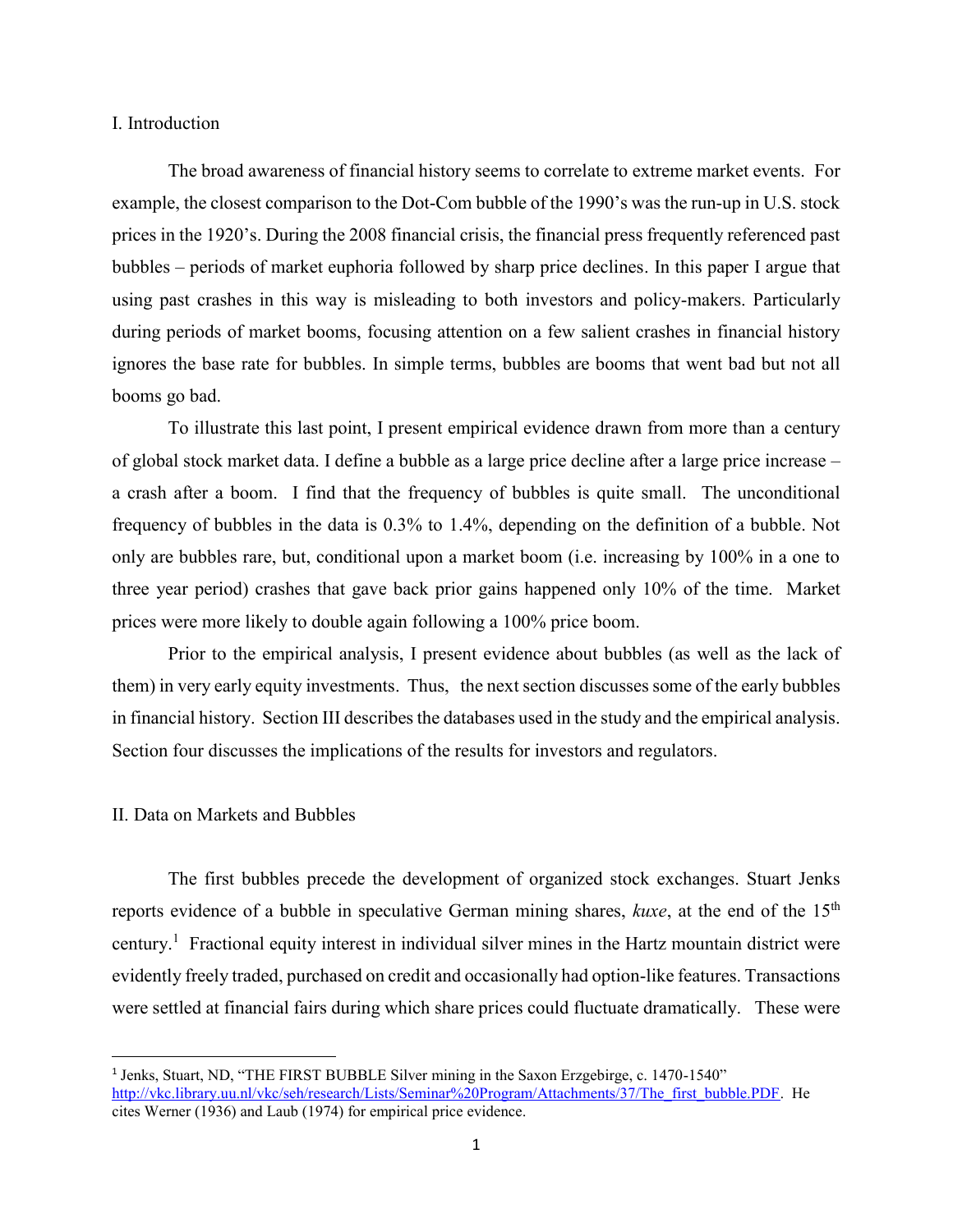famously condemned by Martin Luther in 1554: *"Ich will kein kuks haben! Es ist spiegelt, und es will nicht wudeln [gedeihen] dasselbige gelt."* "I will have nothing to do with kuxen. They are play money and will not generate hard cash."

In 1502, on the eve of sailing on his final voyage, Christopher Columbus expressed a desire that his son use his inheritance to purchase shares in the Casa di San Giorgio in Genoa, which, he observed, would generate "6 % interest and constitute a very safe investment."<sup>2</sup> The firm was a financial institution that owned and managed government contracts and ultimately became a bank. Its board regularly declared dividends and these, as well as the shares themselves, were actively traded.<sup>3</sup>

Shares in Genoa's Casa di San Giorgio fluctuated considerably in the  $16<sup>th</sup>$  century. Figure 1 shows an index of prices and yields. The dramatic doubling of prices in 1602 looks to the modern eye like a bubble; yields declined from  $3\%$  to 1  $\frac{1}{2}\%$ . This bubble sustained itself for a long time, however. Prices did not drop back to their former level until 1683. Likewise a peak in 1622 looks *ex post* like a bubble, although the fortunes of Genoa as a financial power in the early  $17<sup>th</sup>$  century also fluctuated considerably. The variation on both occasions might be due to rational speculation on events of the time. Never-the-less, they fit a price-based definition of a bubble. This bubble pattern is not ubiquitous in the early history of equity shares. In Le Bris et (2014) we find no evidence of a bubble in the trading history of an even older corporation. Stock prices for the Bazacle milling company of Toulouse over an extended period from the 1530's to 1946 moved fairly closely with dividends.

 The first discussions in England of a stock market bubble centered on the speculation in shares for start-up companies during the 1690's. McCleod (1986) argues that intellectual property rights were more likely the excuse for stock market speculation rather than the basis for real valuation in this first English market bubble.

 The first great stock market bubble began in France, with the creation of the Mississippi Company by John Law; an ingenious financial innovation that merged a bank empowered to issue currency with companies chartered for overseas trade – hence the name Mississippi Company. The price of shares grew by more than 10 times over the years 1719 and 1720. The Mississippi

 $\overline{\phantom{a}}$ 

<sup>&</sup>lt;sup>2</sup> Harrisse, Henry, 1888, Christopher Columbus and the Bank of Saint George (Ufficio Di San Giorgio in Genoa):

Two Letters Addressed to Samuel L.M. Barlow, Esquire, Priv. print. [Chiswick Press; C. Wittingham and Company, London].

<sup>&</sup>lt;sup>3</sup> Cf. Fratianni (2006).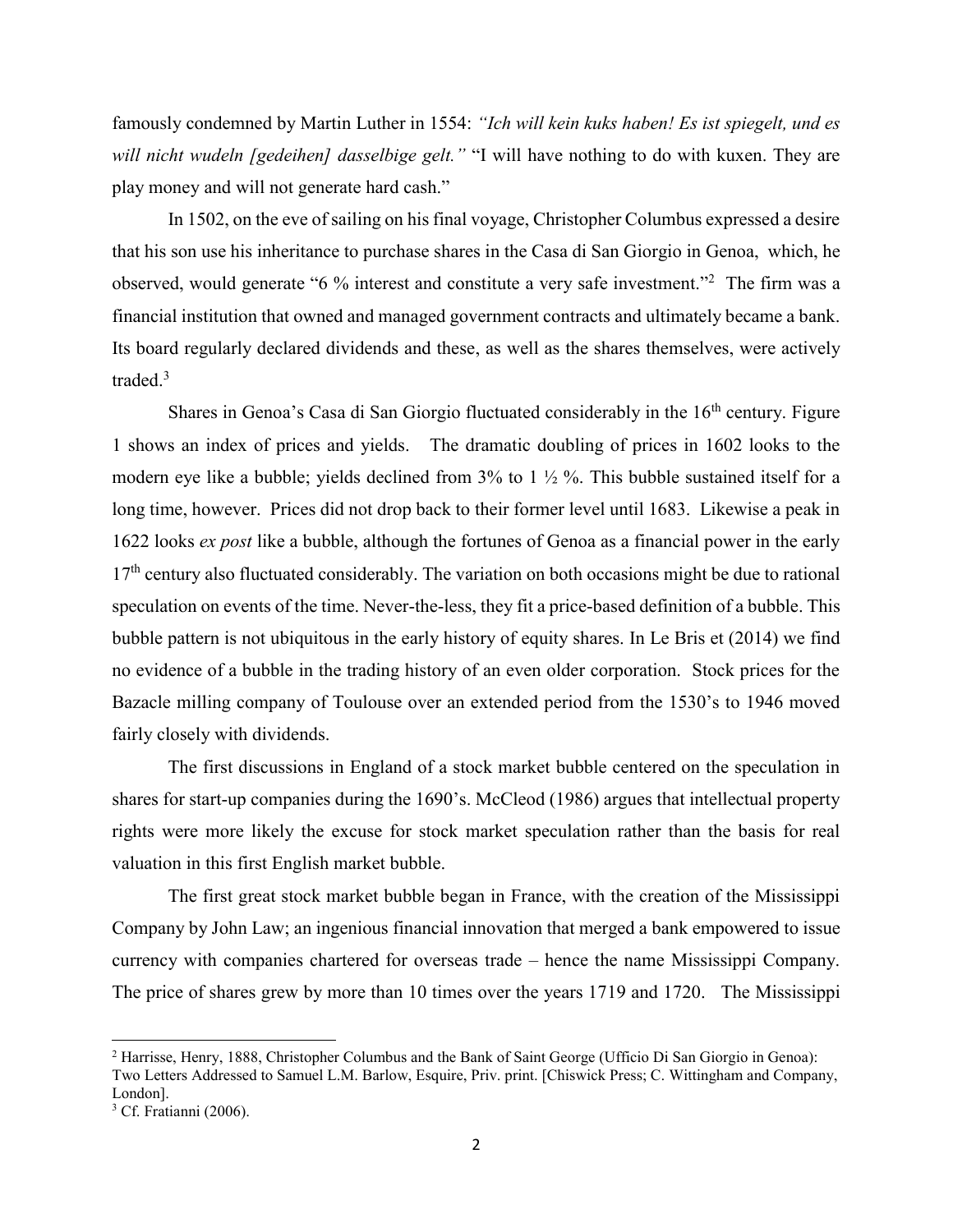Bubble burst in the spring of 1720 when shares were made exchangeable with paper currency at a fixed rate, resulting in a massive government commitment to propping up share prices by printing money.<sup>4</sup> The Mississippi Bubble was followed shortly by the South Sea Bubble in London, and a smaller but significant bubble for shares in the Netherlands. The British and Dutch bubbles subsequently burst in late 1720, and by the end of the year, the boom in stock market speculation was effective over.

My co-authors and I have worked to understand the basis for this remarkable sequence of international stock bubbles of  $1719-1720$ .<sup>5</sup> We found empirical and archival evidence that regulatory enforcement following the Bubble Act in London triggered a crash in the prices of insurance company stocks and that this ultimately propagated to the large trading companies and banks in the UK and then overseas to the Dutch West Indies Company and other recently launched companies in the Netherlands.

Figure 2 illustrates the parallel growth in share prices for selected companies in London and Amsterdam in this period. The three London companies are Royal Exchange Assurance, London Assurance and the South Sea Company. The two Dutch companies are the Dutch West Indies Company and Stad Rotterdam -- an insurance company whose successor firm that still exists today. The figure shows the scale of the London and Amsterdam bubbles. The South Sea Company rose by a factor of 7.5 over the year -- leading to the eponymous "South Sea Bubble." The two marine insurance companies grew much more – by multiples of more than 10 and 13. Only the Dutch West Indies Company grew at a comparable scale in Amsterdam – by a factor of 7. Stad Rotterdam did not quite double before declining in price. The graph also shows how interconnected the Dutch and British bubbles were. Although they rose at different times in the year 1720, the crash in the prices of the London insurance firms and the Dutch West Indies Company occurred at about the same time – a few days lag is consistent with travel times between the two financial centers.

In the United Kingdom, the Bubble Act curtailed the issuance and trading of unauthorized company shares and set back the development of an equity market as a vehicle for financing enterprise. In the Netherlands, there was no such governmental response, but nevertheless initial public offerings stopped and a cultural re-examination of stock market speculation occurred. Stock

l

<sup>4</sup> C.f. Murphy (1997) & Velde (2009).

 $<sup>5</sup>$  Cf. Frehen et al (2013).</sup>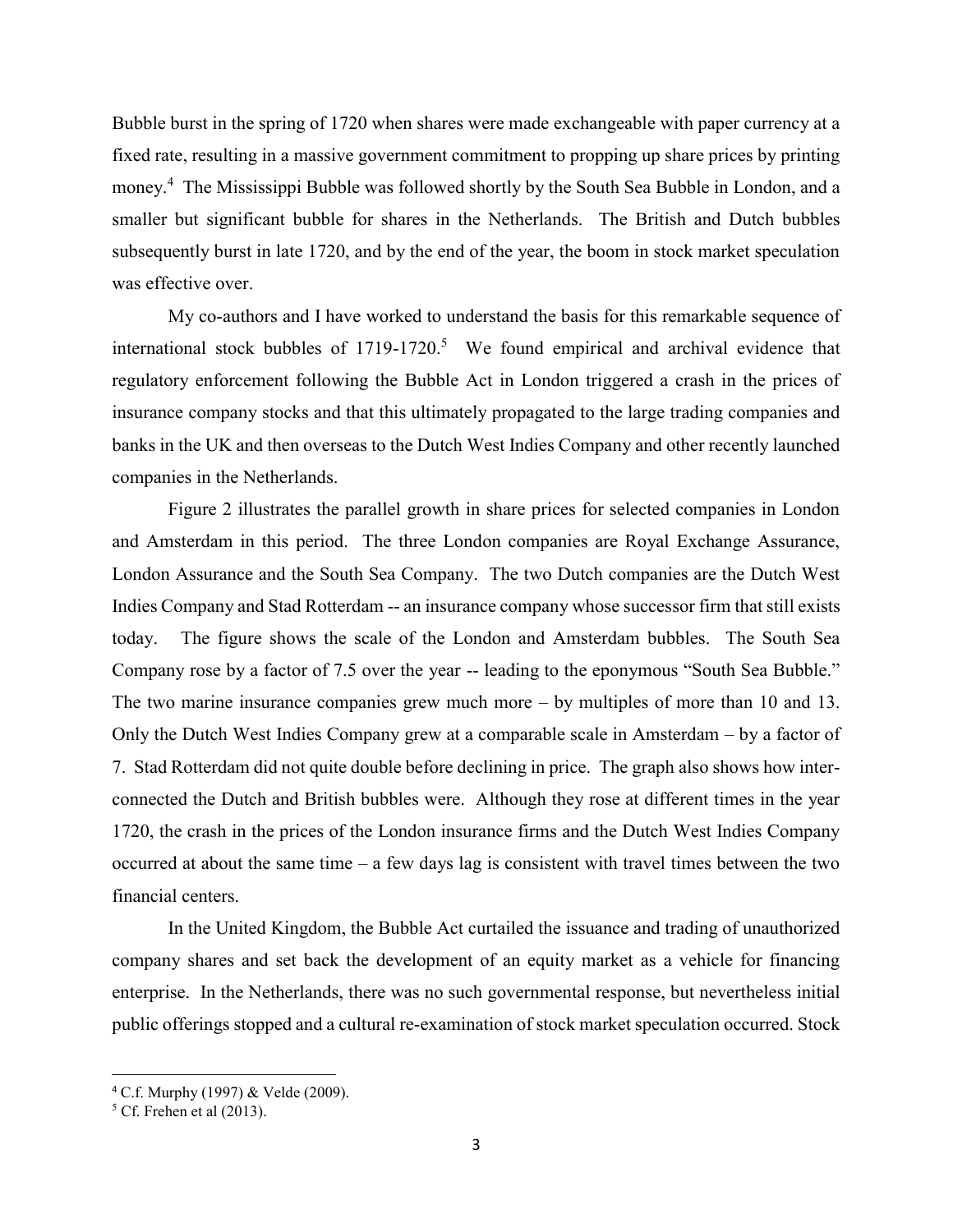schemes were ridiculed and speculators were caricatured. One curious legacy of the 1720 international stock market bubble was a lavishly illustrated volume, *Het Groote Tafereel Der Dwaasheid* or *The Great Mirror of Folly*, a book of satirical poems, prints, plays and engravings specifically intended to preserve the memory of the folly of speculation during the crisis.

Bubbles make interesting stories. Charles MacKay's classic book, *Memoires of Extraordinary Popular Delusions and the Madness of Crowds* was first published in 1852 and is still in print. Using illustrations redrawn from *The Great Mirror of Folly* it poked fun at the both the South Sea Bubble and the Mississippi Company -- including them along with chapters on alchemy, fortune-telling and "magnetizers." MacKay regarded stock speculation as a "madness which infected the people of England."

In Frehen et. al. (2013) we use cross-sectional evidence from the 1720 bubble to argue that the stock boom in 1720 was founded on economic fundamentals including the economic potential of trans-Atlantic trade, innovations in maritime insurance and the potential of the publicly traded corporation itself as a vehicle for enterprise. Nicholas (2008) likewise uses cross-sectional evidence for companies with patents in the 1920's. He shows that, *ex-post*, firms with valuable patents rose relatively more. In seeking to understand the economics underlying the NASDAQ bubble of the 1990's Pastor and Veronesi (2006) build a model of technological innovation and test it on cross-sectional historical data from the 19<sup>th</sup> century railroad boom in the U.S. Perez (2009) explores the relationship between technological innovation and financial innovation in five major bubbles that occurred in the  $19<sup>th</sup>$ ,  $20<sup>th</sup>$  and  $21<sup>st</sup>$  centuries. In each of these cases, evidence suggests there was at least some method to the madness of investors. While potentially overlyoptimistic about valuations for new technology companies, investors in these bubbles identified *ex ante* the potential transformative value of innovations.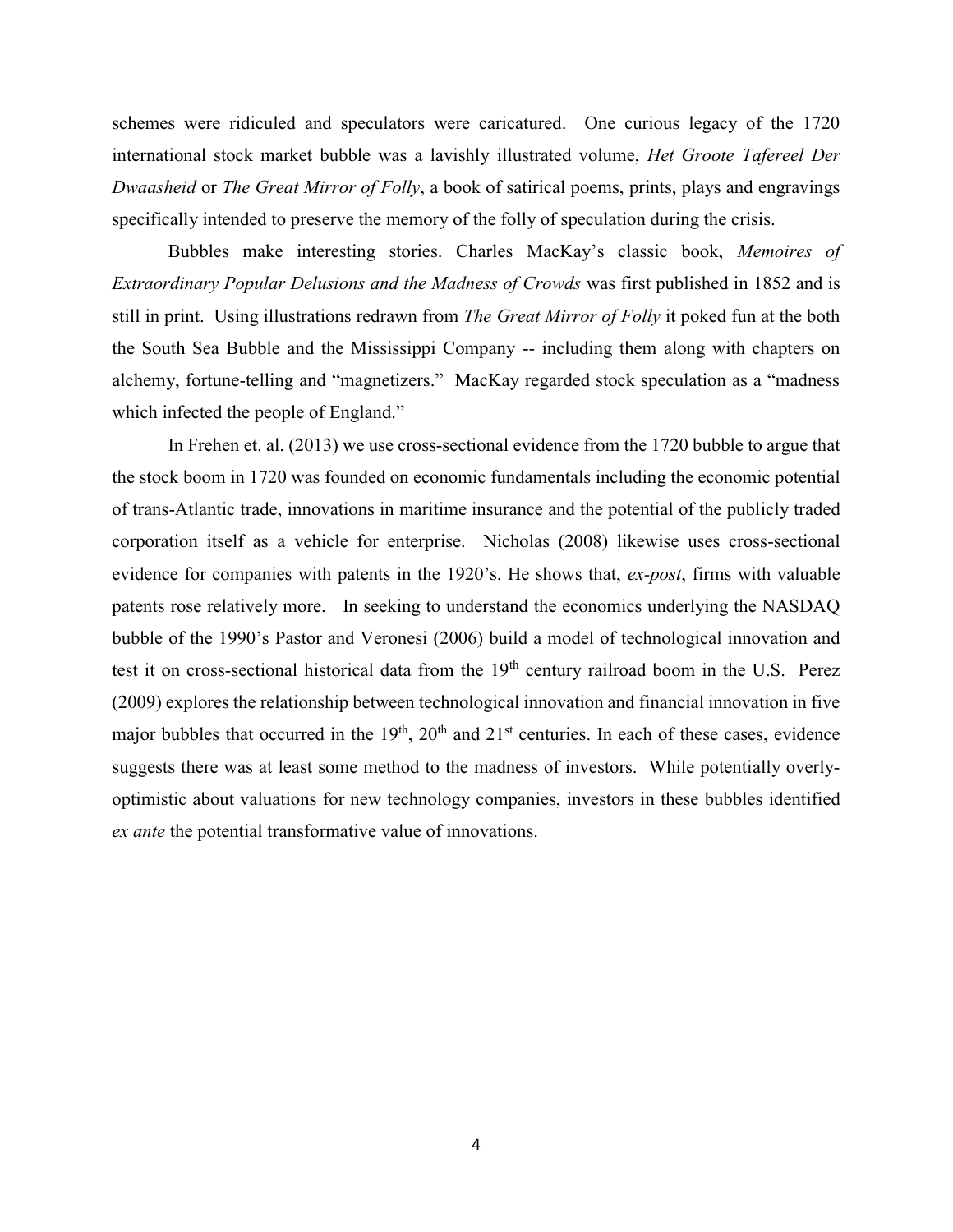III. Analysis

### III.1 Data

 This brings us to the empirical analysis of market booms and busts. Dimson, Marsh and Staunton [DMS] have constructed an annual database of equity returns for 21 of the world's stock markets by collecting stock and dividend data beginning in 1900 and extending through 2014. We use their equity total return real return indexes denominated in dollars as our market measures for these countries. We augment these with the annualized dollar-denominated stock market indexes use in Jorion and Goetzmann (1999) [JG]. For countries in DMS we drop the JG indexes resulting in 20 remaining JG indexes.

The JG indexes are taken mostly from contemporaneous sources that sought to track indices in real time. The League of Nations maintained indexes for several countries beginning in 1919 and these were continued by the United Nations. We collected these indexes in a "follow forward" manner from the published periodicals. We linked them to IFC indexes available in the 1990's. The advantage of augmenting the DMS series' is that the JG database contains a number of markets that failed or disappeared during the  $20<sup>th</sup>$  century due to wars, revolutions and various other reasons.

Reliance on LofN and UN sources means that we do not control the manner in which the indexes were created and cannot be sure that the capital appreciation returns we calculate were actually obtainable. On the positive side, the JG indexes derive from documentary data widely available in libraries through much of the  $20<sup>th</sup>$  century. Hence the frequency of past bubbles, since at least 1920, has been available for establishing a "base rate" for price run-ups and crashes and their coincidence in time.

We include two additional series constructed for the International Center for Finance [ICF] at the Yale School of Management; one for the Saint-Petersburg Stock Exchange and the other for the Shanghai Stock Exchange – both are dollar-denominated, total return indexes. Finally, we augment the JG and ICF series' with FTSE dollar-denominated price appreciation series' available in the Morningstar EnCorr database. We have not used the IFC or FTSE indexes to add additional markets, although these could provide an even broader set of indexes. The reason is survivalconditioning bias. Taking markets that exist today and tracing them back may result in a series that is mean-reverting or displays more complex time-series behavior associated with recent growth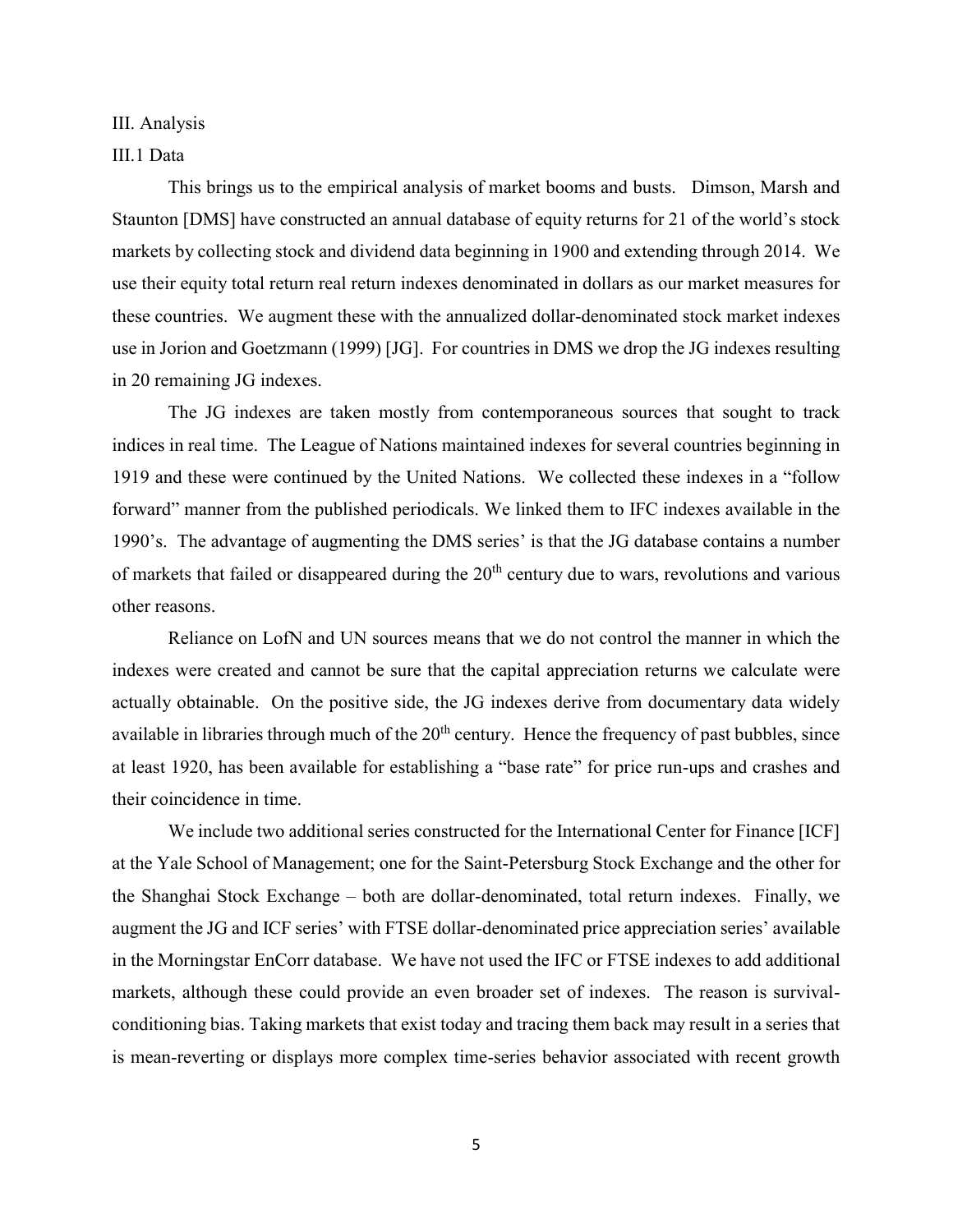(cf. Goetzmann and Jorion, 1999). This could then bias the analysis of stock market performance conditional on a boom, which is our aim.

Table 1 lists the markets in this study and calculates summary statistics for the DMS and the JG/ICF databases. Note that the JG/ICF series are discontinuous, and start and stop at various intervals. They are generally considered emerging markets and have a strong representation of South American, Central American and Eastern European countries. The JG/ICF series are more volatile by far, with an average standard deviation of 50% per year. On the other hand their average annual returns for years we have data is no higher than the DMS series'. For series' known to have been expropriated, a minus 100% return is included.

#### III.2 Booms and Crashes

l

 For the purposes of this analysis, a bubble is defined as a boom followed by a crash. A boom is a large, rapid increase in stock prices. A crash is a large, rapid decline in market prices. What is large? What is rapid? Table 2 defines booms two ways: (1) a single year in which a market value (or cumulative return) increased by at least 100%, (2) a period of three years over which the market increased by 100%. This second definition is chosen so as to include the famous U.S. bubbles of the 1920's and 1990's.

A crash is defined as (1) a drop of at least 50% in the following year, (2) a drop of at least 50% over the next 5 years. There are other ways to use price dynamics to define a bubble. For example, a high price-earnings ratio is a common metric invoked as a bubble indicator. Longterm data for dividends are not available for most of the markets examined here. However, most people would agree that a doubling in market prices followed by a halving in value is a significant reversal, and absent further details about economic fundamentals. Thus, this study can be interpreted as focusing on one common notion of a bubble, but not the only one.

Table 2 reports results for each of the two bubble definitions. The first horizontal block in panel one shows the unconditional counts of market-years and the frequency of doubling and halving. Column 1, for example, shows that there are 3,470 market-years in the database, 72 of which were returns over 100% and 84 of which were returns under -50%. Moving to column 2, the market-year count declines to 3,308 reflecting the requirement of a prior year return.  $6$  Two

 $6$  That is, conditional upon the existence of a return in a prior year, what is the frequency of doubling or halving. This excludes, for example, the first year in a series, and a year following a resumption of market data after a break.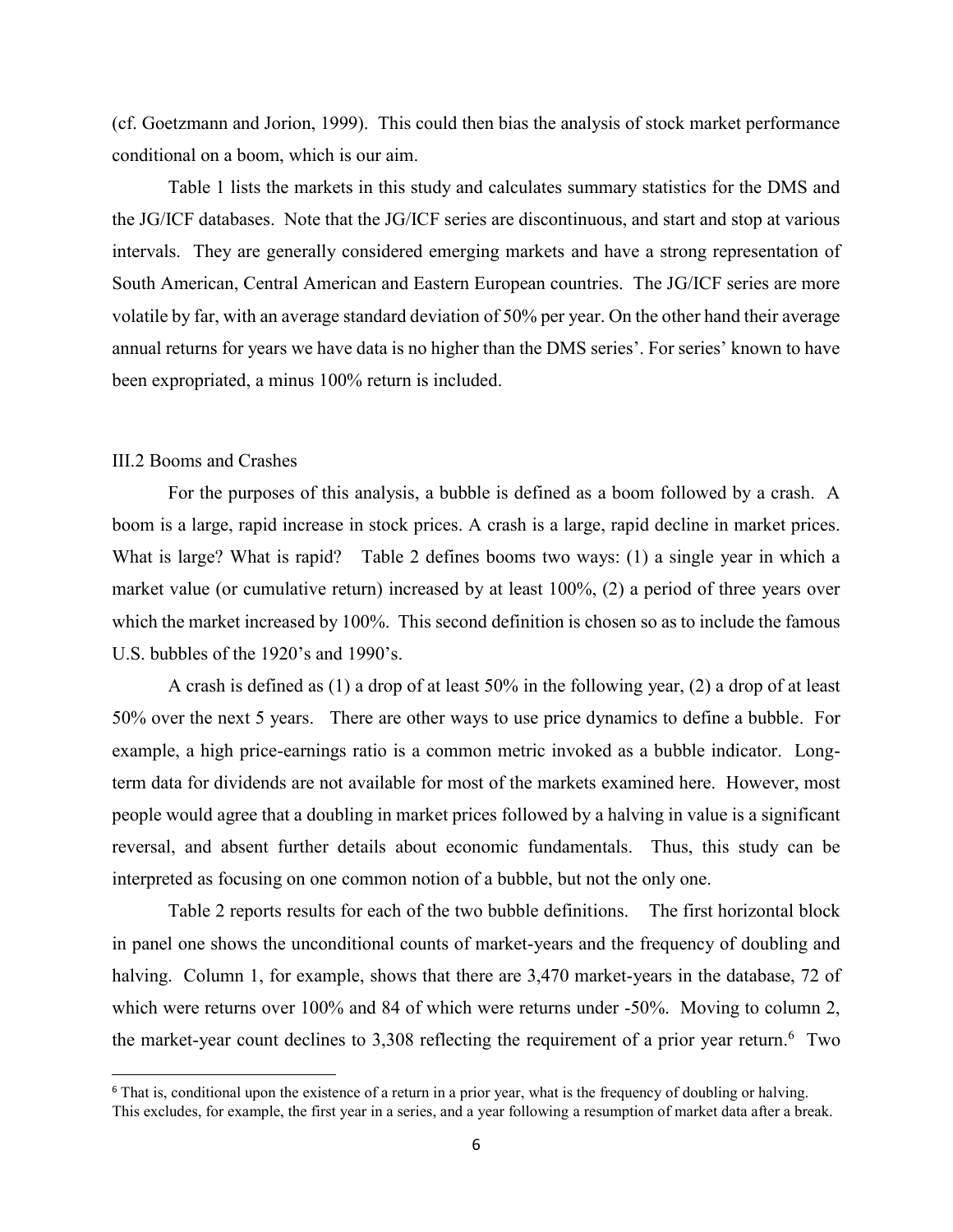percent of these market years (i.e. years with an existing prior year) were returns in excess of 100%.

In the next horizontal block, Table 2 follows the 72 market-years that had 100% or better growth in a calendar year. The conditional frequency of doubling in the subsequent year is 8.33% -- much higher than the population fraction in the block above. This is not surprising, given that a doubling is more likely in volatile markets. Likewise the probability of halving is 4.17% -- about twice the unconditional probability. Six of the 72 "doubling" markets more than doubled again in the following year. Three of the 72 declined by a half or more – essentially giving back the prior year's gains. Table 3 identifies these reversal events: Argentina in 1976-77, Austria in 1923-24 and Poland in 1993-94.

Bubbles may take some time to deflate. Counts and frequencies at the 5 year horizon are reported for the T+5 columns in Table 2. After 5 years, 15.28% percent of the boom markets had crashed to less than half their levels at T=0. On the other hand, 26.93% of the markets had at least doubled in value again. After a stock market boom of at least 100% in a single year, the frequency of doubling in the next five years was significantly greater than the frequency of halving.

Note that the frequency of crashing at the 5 year horizon is significantly higher for booming markets than the unconditional frequency, while the frequency of doubling after five years is about the same. Thus, a boom *does* increase the probability of a crash, however the crash probability is low. A rapid boom is not a strong indicator of a bust – probabilities move from 2% to 4% at the one-year horizon and from 6% to 15% at the five year horizon. The significance of this shift depends of course on investor risk aversion. From an historical perspective, it is important to recognize that the overwhelming proportion of booms that doubled market values in a single calendar year were not followed by a crash that gave back these gains.

Table 2 also includes results for markets that halved in value in a single year. These are similar to the doubling market results. Subsequent tail events (doubling or halving) at the oneyear and 5 year horizons are higher than the unconditional probabilities of these events.

Doubling in a single year may be too restrictive as a definition of a boom. The Dot Com bubble of the 1990's evolved over several years. Panel 2 of Table 2 reports results for the second definition of a boom – one that doubles market value over a three year horizon. This definition is chosen so that it includes the U.S. booms of 1928 and 1999. This definition also includes booms in the US in 1935, 1945, 1956 and 1997. This broader definition of a boom generates 460 events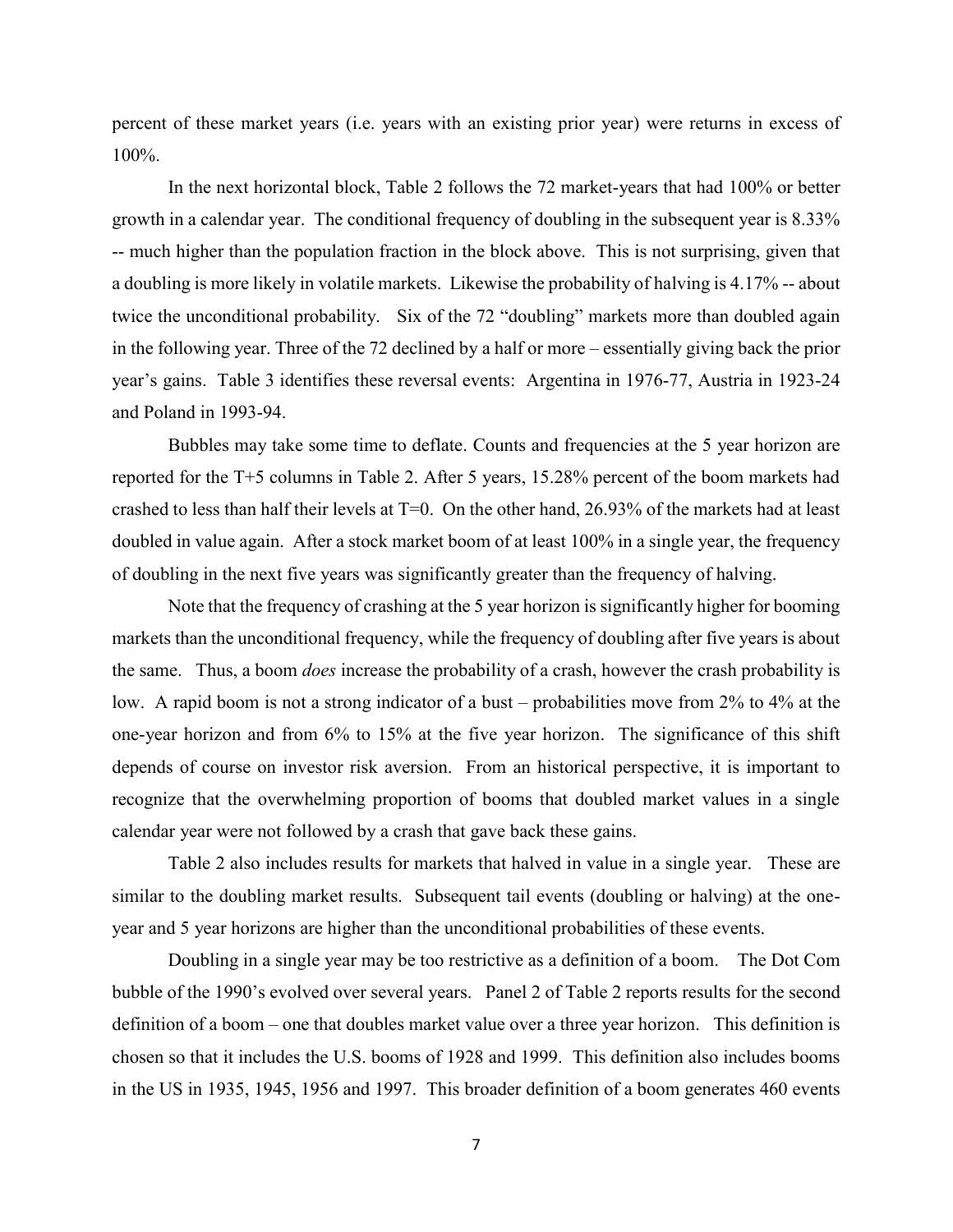of a doubling over three years – roughly 14% of the overlapping three year return periods in the data. In the context of global equity markets, the 1928 and 1999 booms were not that unusual, although three-year bubbles were not common. After a three-year run-up, markets subsequently halved in the following year 4.57% of the time. This is about twice the unconditional probability of a one-year halving event, but it is still rare. At the five year horizon, the probability of the market value declining by a half after five years is 10.42% which is higher than the unconditional probability of 6.31% but not dramatically so.

One caveat is important. The frequencies in Table 2 are conditional upon data existing in subsequent years after the event of interest. I've taken care to include markets known to have closed after wars and revolutions, and assigned -99% returns to them. A robustness test that assigns a -100% return to *all* missing observations (not reported) increases the frequency of halving for both conditional and unconditional distributions but not the basic result that conditioning of a boom has aa relatively minor effect.

Past studies of the mean reversion of stock markets suggests that what goes up must come down and thus a large boom should increase the probability of a future decline. However, focusing on the rejection of the null of no association between past and future multi-year market returns can be misleading for economic decision-making. The fact that probabilities of a decline increase from 6% to 10% following a three-year boom may not be as relevant to investor choice as the fact that the chance of doubling in value is twice the chance of halving in value over that same horizon.

#### IV. Conclusion

The most important thing a financial historian can tell investors about bubbles is that they are rare. Indeed any discussion of bubbles quickly turns to history because recent evidence is lacking. Most models and analysis of stock market bubbles focuses on a few well-known instances. Gathering data about the world's stock markets helps to fill in this lack of empirical evidence. The DMS and JG/ICF data provide some insight into the rarity of bubbles. The overwhelming proportion of price increases in global markets were not followed by crashes.

Investor decision-making under uncertainty involves a consideration of the probabilities of future outcomes and attitudes about these outcomes. The bubbles that did not burst are just as important for investors to know about as bubbles that did burst. Placing a large weight on avoiding a bubble, or misunderstanding the frequency of a crash following a boom is dangerous for the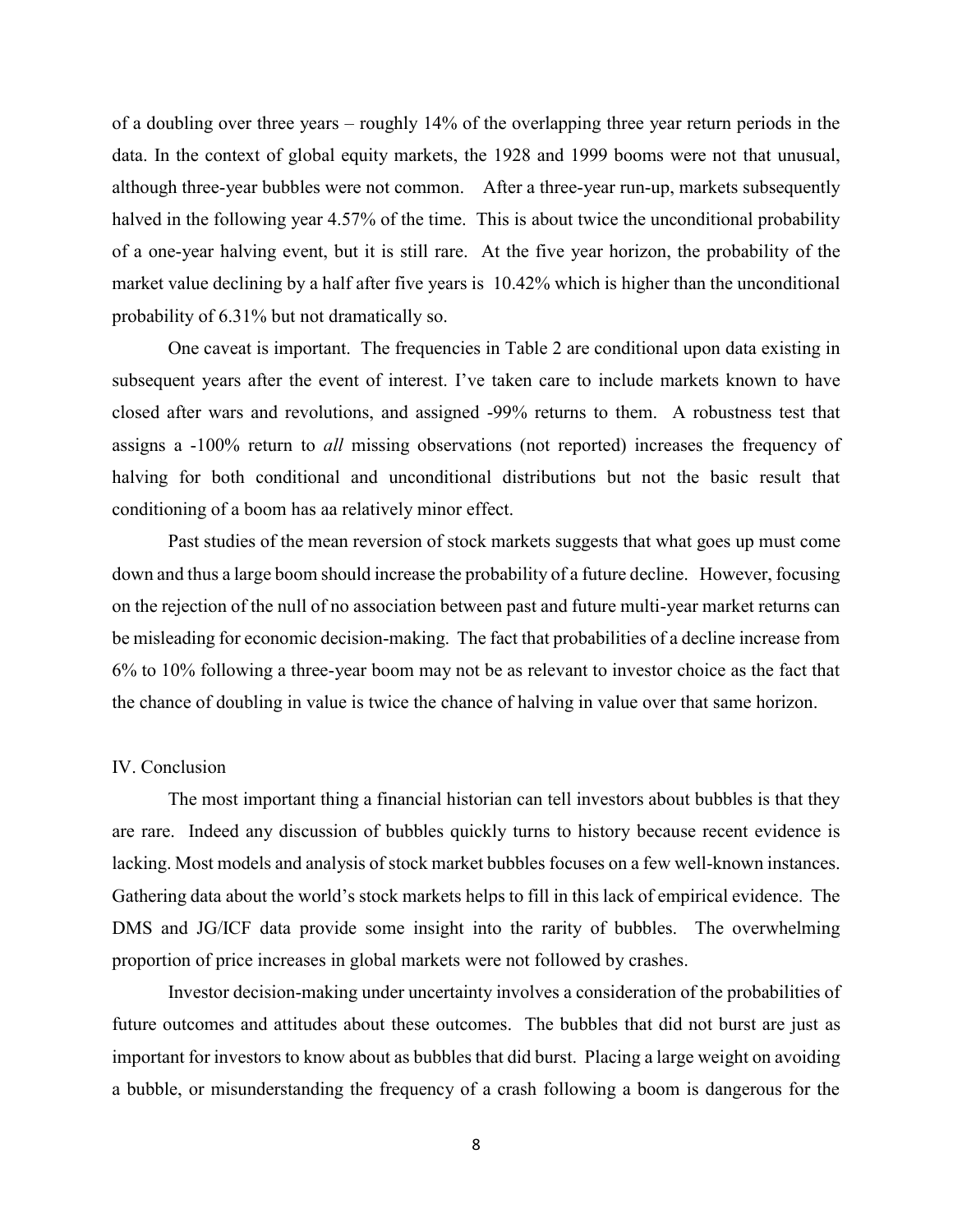long-term investor because it foregoes the equity risk premium. If investors in the shares of the Casa di San Giorgio had sold out in 1603, they would have missed a 20 year boom in prices and would have had to wait 80 years to be proven right.

 For regulators, the evidence raises the question of whether deflating a bubble is the right course of action. If a bubble is associated with investment in new technologies with high economic potential as well as high economic uncertainty, it forces a choice between guarding against a financial crisis vs. allowing productive investment.

 This chapter presents a preliminary examination of bubbles in stock markets around the world over the last 115 years. While economists often focus on a few representative and memorable bubbles, the analysis presented here suggests there are dozens more we should investigate. The list in Table 3 is a good starting point for financial historians seeking to understand what factors determine whether a boom turns into a bust. Learning something about the fundamentals underlying these other bubbles may help to more rationally assess the causes of booms and crashes and their consequences – economic, financial and regulation.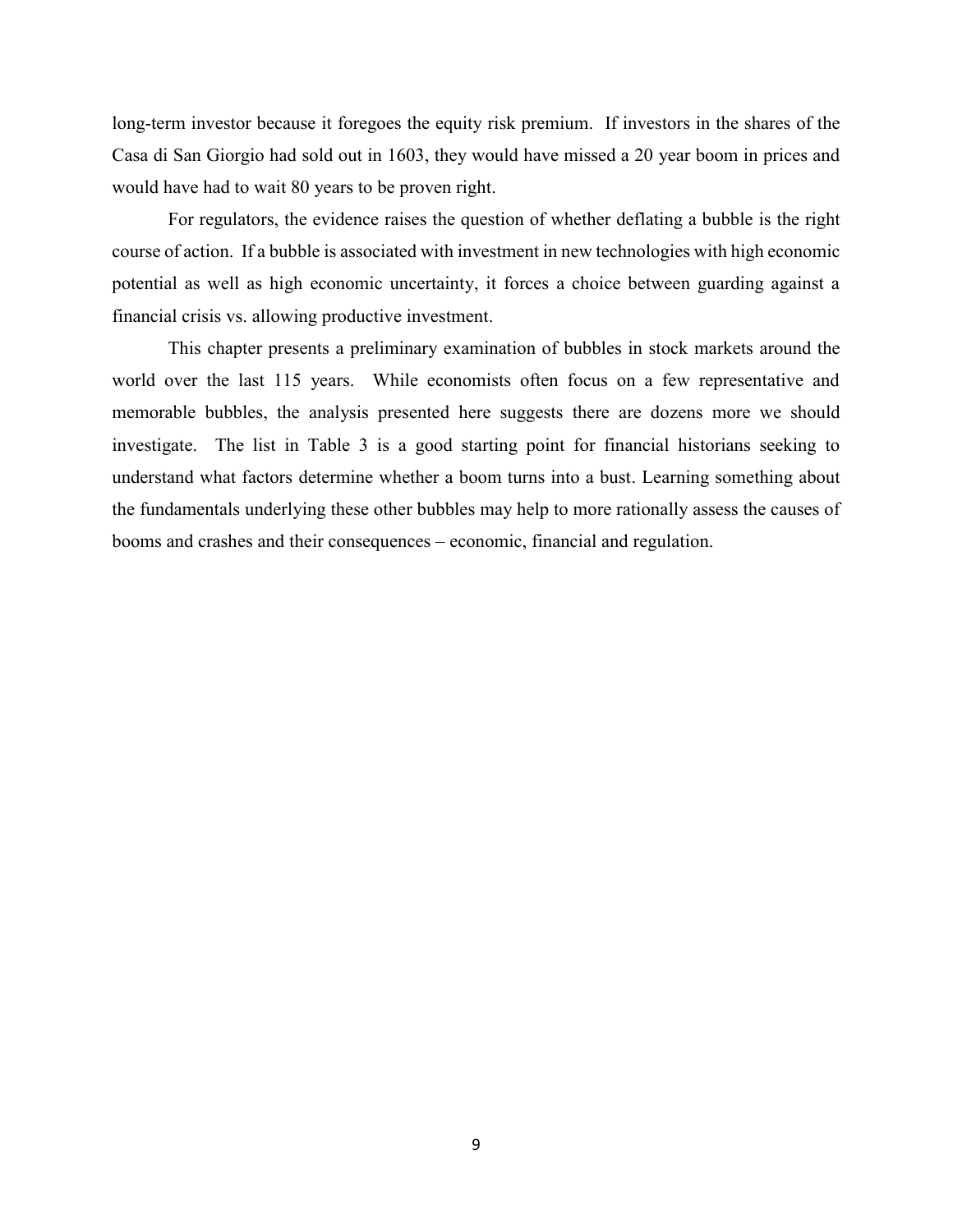## Table 1: Summary Statistics for Global Markets

Data sources: (1) Total return indices for stock markets in 21 countries over the period 1900 to 2014, converted to U.S. dollars, provided by Dimson, Marsh and Staunton [DMS Global] via Morningstar. (2) Real capital appreciation indices for 18 countries from 1919 onwards used in Jorion & Goetzmann (1999) and available on the website of the ICF. It is constructed from indices reported in League of Nations and United Nations periodicals, augmented with published IFC data. (3) Total return indices in U.S. dollars for Russia and China from the International Center for Finance [ICF] at the Yale School of Management, constructed from official publications and/or newspaper sources. Jorion-Goetzmann & ICF indices are augmented for recent years by the FTSE and IFC country dollar-denominated stock market appreciation indices as available via Morningstar.

| country              | Source     | period        | mean | std  | max  | min     | Source         | period    | period               | mean    | std  | max  | min     |
|----------------------|------------|---------------|------|------|------|---------|----------------|-----------|----------------------|---------|------|------|---------|
| Australia            | <b>DMS</b> | 1900-2014     | 0.13 | 0.24 | 1.07 | $-0.53$ | India          | JG&FT     | 1940-2014            | 0.07    | 0.28 | 1.01 | $-0.65$ |
| Austria              | <b>DMS</b> | 1900-2015     | 0.09 | 0.39 | 2.00 | $-0.69$ | Pakistan       | JG&FT     | 1961-2014            | 0.08    | 0.34 | 1.22 | $-0.75$ |
| Belgium              | <b>DMS</b> | 1900-2016     | 0.09 | 0.26 | 1.28 | $-0.50$ | Philippines    | JG&FT     | 1955-2014            | 0.13    | 0.87 | 6.21 | $-0.63$ |
| Canada               | <b>DMS</b> | 1900-2017     | 0.11 | 0.20 | 0.72 | $-0.46$ | Argentina      | JG&FT     | 1948-2014            | 0.19    | 0.92 | 4.55 | $-0.86$ |
| <b>Denmark</b>       | <b>DMS</b> | 1900-2018     | 0.11 | 0.24 | 1.06 | $-0.50$ | <b>Brazil</b>  | JG&FT     | 1952-2014            | 0.19    | 0.60 | 2.32 | $-0.69$ |
| Finland              | <b>DMS</b> | 1900-2019     | 0.13 | 0.34 | 1.28 | $-0.72$ | Chile          | JG&FT     | 1928-2014            | 0.12    | 0.39 | 1.18 | $-0.53$ |
| France               | <b>DMS</b> | 1900-2020     | 0.10 | 0.29 | 1.07 | $-0.73$ | Colombia       | JG&FT     | 1937-2014            | 0.08    | 0.39 | 1.88 | $-0.55$ |
| Germany              | <b>DMS</b> | 1900-2021     | 0.18 | 0.80 | 7.00 | $-0.79$ | Mexico         | JG&FT     | 1935-2014            | 0.14    | 0.37 | 1.15 | $-0.79$ |
| Ireland              | <b>DMS</b> | 1900-2022     | 0.10 | 0.26 | 1.10 | $-0.67$ | Peru           | JG&FT     | 1942-1977, 1989-2014 | 0.11    | 0.44 | 2.23 | $-0.71$ |
| Italy                | <b>DMS</b> | 1900-2023     | 0.10 | 0.34 | 1.52 | $-0.62$ | Uruguay        | JG&FT     | 1937-1943            | 0.10    | 0.21 | 0.32 | $-0.26$ |
| Japan                | <b>DMS</b> | 1900-2024     | 0.13 | 0.33 | 1.32 | $-0.92$ | Venezuela      | JG&FT     | 1938-2007            | 0.08    | 0.55 | 3.90 | $-0.76$ |
| Netherlands          | <b>DMS</b> | 1900-2025     | 0.11 | 0.25 | 1.30 | $-0.63$ | Czech          | JG&FT     | 1920-1944, 1995-2014 | 0.08    | 0.36 | 1.13 | $-1.00$ |
| New Zealand          | <b>DMS</b> | 1900-2026     | 0.12 | 0.26 | 1.40 | $-0.50$ | Greece         | JG&FT     | 1930-1939, 1998-2014 | 0.14    | 0.60 | 2.74 | $-0.67$ |
| Norway               | <b>DMS</b> | 1900-2027     | 0.12 | 0.32 | 1.84 | $-0.63$ | <b>Hungary</b> | JG&FT     | 1926-1940, 1995-2014 | 0.10    | 0.44 | 1.05 | $-1.00$ |
| Portugal             | <b>DMS</b> | 1900-2028     | 0.14 | 0.44 | 2.05 | $-0.74$ | Poland         | JG&FT     | 1922-1938, 1993-2014 | 0.24    | 1.25 | 7.45 | $-1.00$ |
| South Africa         | <b>DMS</b> | 1900-2029     | 0.13 | 0.30 | 1.86 | $-0.43$ | Romania        | JG&FT     | 1938-1940, 2006-2014 | $-0.08$ | 0.43 | 0.54 | $-1.00$ |
| Spain                | <b>DMS</b> | 1900-2030     | 0.10 | 0.28 | 1.51 | $-0.50$ | Egypt          | JG&FT     | 1938-1961, 1995-2014 | 0.17    | 0.48 | 1.54 | $-0.54$ |
| Sweden               | <b>DMS</b> | 1900-2031     | 0.12 | 0.25 | 0.72 | $-0.54$ | <b>Israel</b>  | JG&FT     | 1951-2014            | 0.13    | 0.35 | 0.86 | $-0.70$ |
| Switzerland          | <b>DMS</b> | 1900-2032     | 0.10 | 0.21 | 1.04 | $-0.35$ | China          | ICF&FT    | 1900-1940, 1994-2014 | 0.04    | 0.31 | 1.20 | $-1.00$ |
| United_Kingdom       | <b>DMS</b> | 1900-2033     | 0.11 | 0.24 | 1.12 | $-0.50$ | Russia         | ICF & IFC | 1900-1913, 1998-2014 | 0.17    | 0.67 | 2.85 | $-1.00$ |
| <b>United States</b> | <b>DMS</b> | 1900-2034     | 0.13 | 0.20 | 0.63 | $-0.44$ |                |           |                      |         |      |      |         |
|                      |            |               |      |      |      |         |                |           |                      |         |      |      |         |
|                      |            | average       | 0.12 | 0.31 | 1.57 | $-0.59$ |                |           | average              | 0.11    | 0.51 | 2.27 | $-0.76$ |
|                      |            | median        | 0.11 | 0.26 | 1.28 | $-0.54$ |                |           | median               | 0.11    | 0.43 | 1.38 | $-0.73$ |
|                      |            | std deviation | 0.02 | 0.13 | 1.31 | 0.14    |                |           | std deviation        | 0.07    | 0.25 | 1.91 | 0.20    |
|                      |            | min           | 0.09 | 0.20 | 0.63 | $-0.92$ |                |           | min                  | $-0.08$ | 0.21 | 0.32 | $-1.00$ |
|                      |            | max           | 0.18 | 0.80 | 7.00 | $-0.35$ |                |           | max                  | 0.24    | 1.25 | 7.45 | $-0.26$ |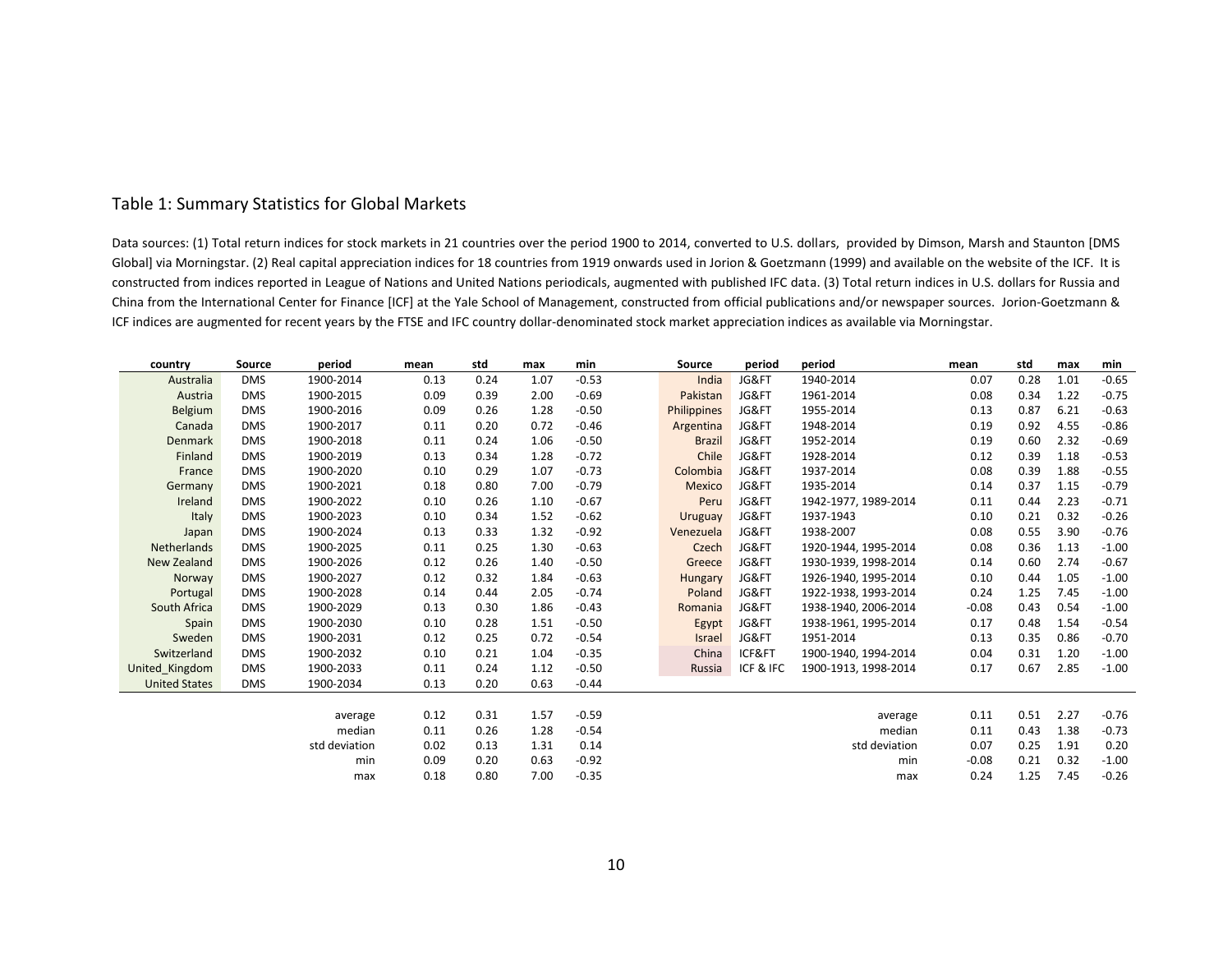#### **Table 2: What happened when a stock market doubled or halved in value**

A boom is defined as either (1) a return of more than 100% to a stock market index within a single year, defied according to availability in real or dollar-valued and total or capital appreciation only. (2) a return of more than 100% to a stock market index within a three-year calendar period, defied according to availability in real or dollar-valued and total or capital appreciation only. A bubble is a boom followed by a bust, defined as either (1) more than a 50% decline in index value in the following year or (2) more than a 50% decline over the following five years. The conditional bubble frequency is the percentage of booms followed by a bust. A crash is similarly defined as a decline in real or dollar-valued and total or capital appreciation of a market index within a one-year or a three-year calendar period. Missing observations due to interruption of market are deleted from frequency calculation. Data sources are reported in Table 1.

|                                       | $T = 0$ |       | $T+1$                    |                            | $T+5$ |                          |                            |  |  |  |
|---------------------------------------|---------|-------|--------------------------|----------------------------|-------|--------------------------|----------------------------|--|--|--|
|                                       | Count   | Count | conditional<br>frequency | unconditional<br>frequency | Count | conditional<br>frequency | unconditional<br>frequency |  |  |  |
| Market-Year Counts (frequencies)      | 3470    | 3308  |                          | 100%                       | 3122  |                          |                            |  |  |  |
| Double in value                       |         | 68    | $\overline{\phantom{0}}$ | 2.06%                      | 803   |                          | 25.72%                     |  |  |  |
| Halve in value                        |         | 73    |                          | 2.21%                      | 197   |                          | 6.31%                      |  |  |  |
| Years with a 100% real price increase | 72      | 72    |                          | 2.13%                      | 72    |                          | 2.13%                      |  |  |  |
| Counts (frequencies) of doubling      |         | 6     | 8.33%                    | 0.18%                      | 19    | 26.39%                   | 0.56%                      |  |  |  |
| Counts (frequencies) of halving       |         | 3     | 4.17%                    | 0.09%                      | 11    | 15.28%                   | 0.32%                      |  |  |  |
| Years with subsequent a -50% decline  | 84      | 76    |                          | 2.48%                      | 75    |                          | 2.21%                      |  |  |  |
| Counts (frequencies) of doubling      |         | 10    | 13.16%                   | 0.30%                      | 27    | 36.00%                   | 0.80%                      |  |  |  |
| Counts (frequencies) of halving       |         | 5     | 6.58%                    | 0.15%                      |       | 9.33%                    | 0.21%                      |  |  |  |

#### **100% Real One-Year Price Increase**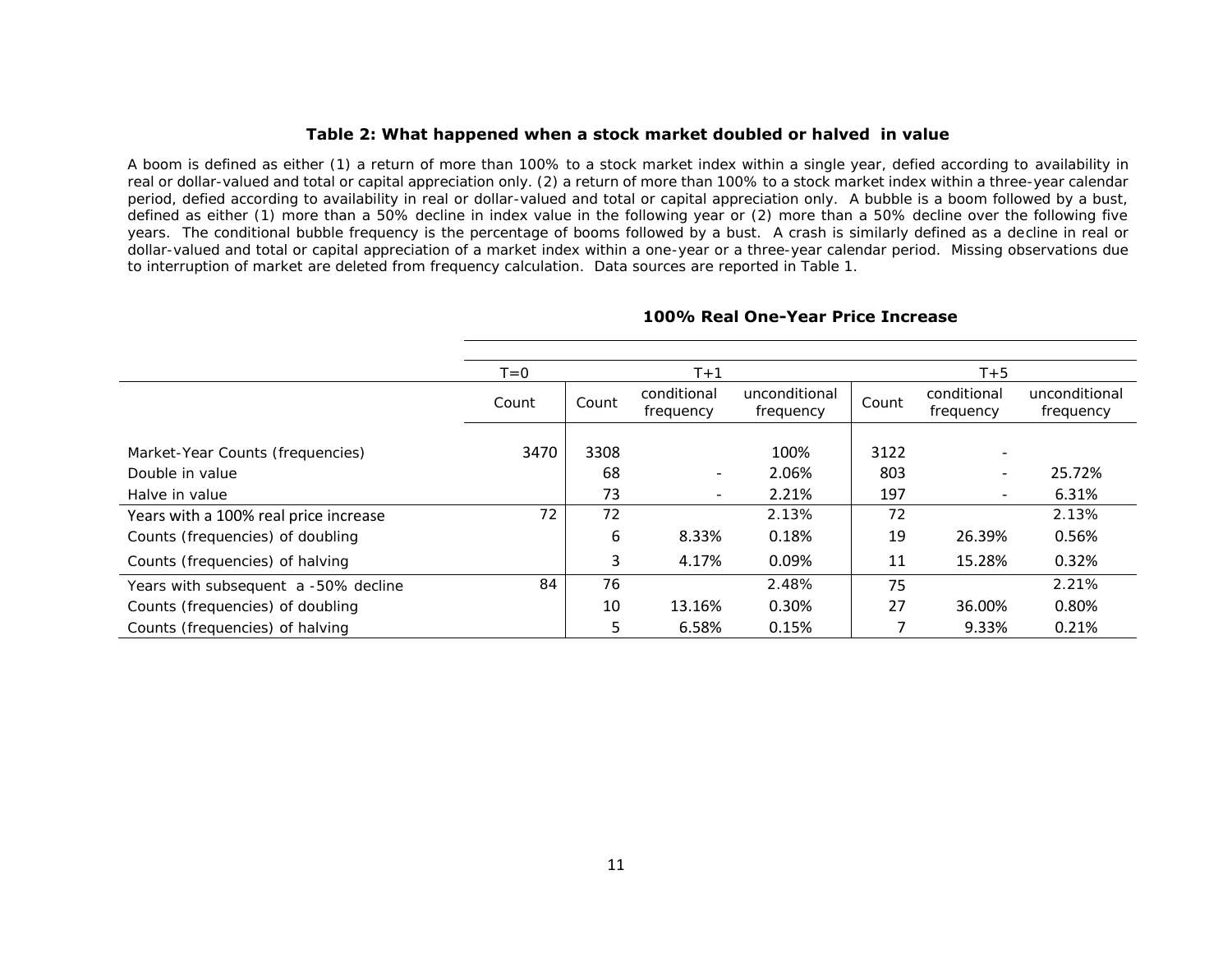|                                            | $T = 0$ |       | $T+1$                    |                            | $T+5$ |                          |                            |  |  |  |
|--------------------------------------------|---------|-------|--------------------------|----------------------------|-------|--------------------------|----------------------------|--|--|--|
|                                            | Count   | Count | conditional<br>frequency | unconditional<br>frequency | Count | conditional<br>frequency | unconditional<br>frequency |  |  |  |
| Counts (frequencies)                       | 3271    | 3186  |                          | 100%                       | 3200  | $\overline{\phantom{a}}$ |                            |  |  |  |
| Double again in value                      |         | 70    | $\overline{\phantom{a}}$ | 2.20%                      | 788   |                          | 25.90%                     |  |  |  |
| Halve in value                             |         | 74    | $\overline{\phantom{a}}$ | 2.32%                      | 192   |                          | 6.31%                      |  |  |  |
| Three year periods with a 100% increase    | 460     | 460   |                          | 14.06%                     | 451   |                          | 13.79%                     |  |  |  |
| Counts (frequencies) of doubling           |         | 17    | 3.70%                    | 0.52%                      | 98    | 21.73%                   | 3.00%                      |  |  |  |
| Counts (frequencies) of subsequent halving |         | 21    | 4.57%                    | 0.64%                      | 47    | 10.42%                   | 1.44%                      |  |  |  |
| Three year periods with a -50% decline     | 203     | 178   |                          | 6.21%                      | 179   |                          | 5.47%                      |  |  |  |
| Counts (frequencies) of doubling           |         | 15    | 8.43%                    | 0.46%                      | 85    | 47.49%                   | 2.60%                      |  |  |  |
| Counts (frequencies) of subsequent halving |         | 6     | 3.37%                    | 0.18%                      | 14    | 7.82%                    | 0.43%                      |  |  |  |

**Table 2 Continued: 100% Real Three Year Price Increase**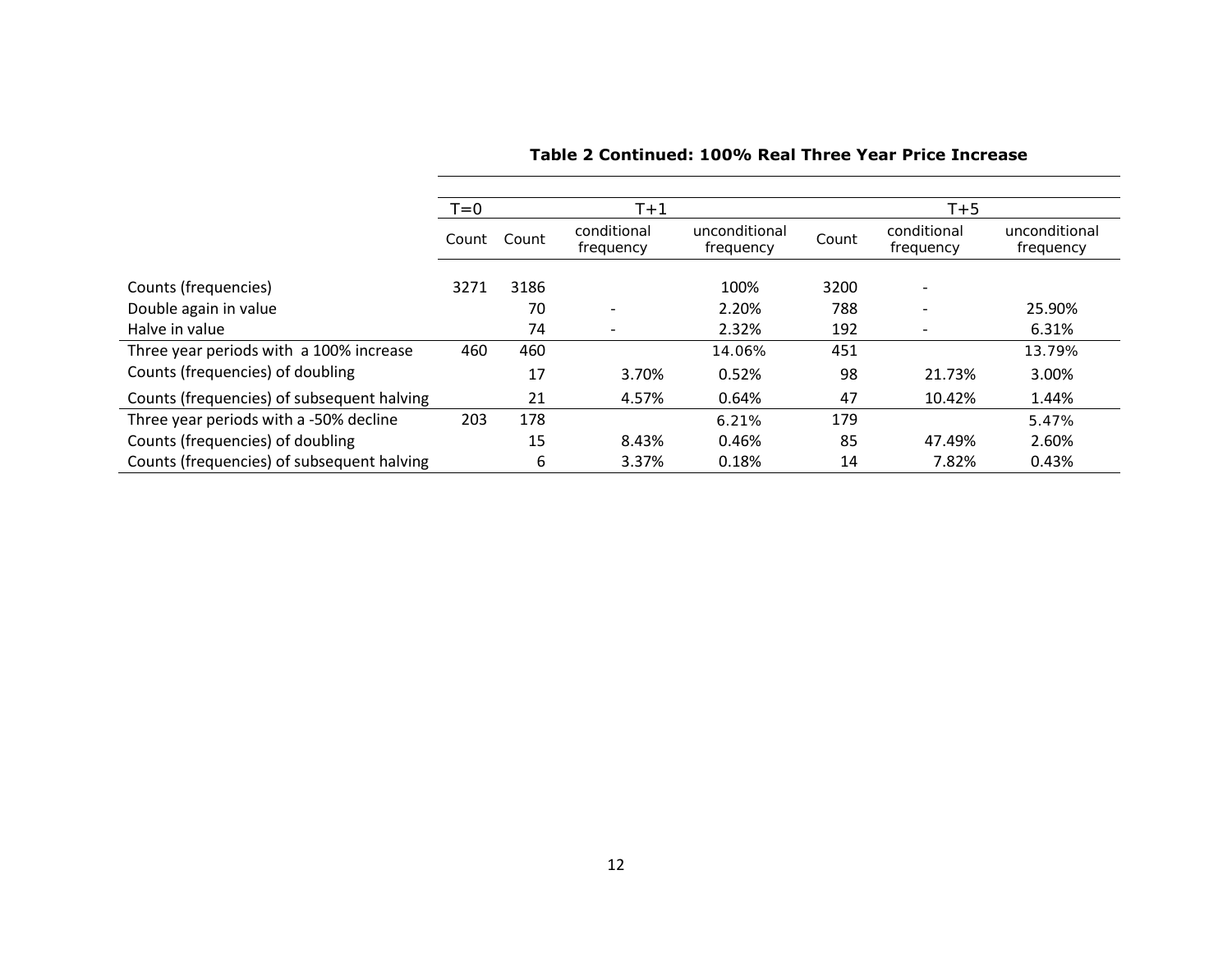## **Table 3: Markets that doubled in value in dollar (or real) terms in a calendar year**

This table reports the cumulated dollar-valued capital appreciation return to markets following a calendar year in which the dollar-valued index level at least doubled. Subsequent event-years in which the index value doubled again are highlighted in green. Subsequent event years in which the index gave back all or more of its one-year gain at some point in the next five years are highlighted in pink. Values are sorted on event-year 5 cumulative capital appreciation returns.

| Country        | year | $-1$ | $\Omega$       |      | 2    | 3    | $\Delta$ | 5    | Country      | year | $-1$ | $\bigcirc$     |      | 2    | 3    | 4    | 5    |
|----------------|------|------|----------------|------|------|------|----------|------|--------------|------|------|----------------|------|------|------|------|------|
| Germany        | 1949 | 0.12 | -1             | 1.01 | 2.35 | 3.52 | 4.43     | 8.08 | Italy        | 1933 | 0.46 |                | 1.26 | 1.33 | 1.19 | 1.35 | 1.34 |
| Peru           | 1989 | 0.31 | -1             | 0.77 | 1.61 | 3.54 | 4.43     | 6.41 | Belgium      | 1940 | 0.44 | $\mathbf{1}$   | 1.77 | 1.92 | 1.75 | 1.36 | 1.33 |
| Portugal       | 1985 | 0.38 | $\mathbf 1$    | 3.05 | 8.82 | 6.24 | 8.04     | 6.09 | Hungary      | 1996 | 0.49 | $\overline{1}$ | 1.95 | 1.77 | 1.96 | 1.42 | 1.28 |
| Chile          | 1986 | 0.47 | $\mathbf 1$    | 1.25 | 1.53 | 2.22 | 2.67     | 5.49 | Japan        | 1972 | 0.46 | 1              | 0.84 | 0.73 | 0.85 | 1.08 | 1.28 |
| Peru           | 1991 | 0.48 | $\overline{1}$ | 2.20 | 2.75 | 3.98 | 4.85     | 4.72 | Portugal     | 1942 | 0.45 | $\mathbf 1$    | 0.94 | 1.15 | 1.30 | 1.43 | 1.20 |
| Germany        | 1951 | 0.43 | $\overline{1}$ | 1.49 | 1.88 | 3.43 | 4.01     | 3.77 | Egypt        | 2005 | 0.39 | $\mathbf 1$    | 1.15 | 1.78 | 0.82 | 1.09 | 1.19 |
| Brazil         | 1991 | 0.37 | -1             | 1.05 | 1.84 | 3.02 | 2.38     | 3.28 | Ireland      | 1977 | 0.48 | $\mathbf{1}$   | 1.55 | 1.55 | 1.68 | 1.41 | 1.16 |
| Austria        | 1985 | 0.33 |                | 1.22 | 1.21 | 1.30 | 2.90     | 3.28 | New Zealand  | 1933 | 0.42 | $\mathbf{1}$   | 1.15 | 1.19 | 1.18 | 1.24 | 1.09 |
| Colombia       | 2004 | 0.44 |                | 2.02 | 2.24 | 2.53 | 1.83     | 3.23 | India        | 2009 | 0.50 | $\mathbf{1}$   | 1.19 | 0.74 | 0.92 | 0.87 | 1.06 |
| United Kingdom | 1975 | 0.47 |                | 0.86 | 1.48 | 1.76 | 2.14     | 3.08 | South Africa | 1979 | 0.49 |                | 1.56 | 1.22 | 1.50 | 1.51 | 1.02 |
| Russia         | 1999 | 0.26 |                | 0.68 | 1.05 | 1.45 | 2.54     | 2.91 | Austria      | 1989 | 0.45 |                | 1.13 | 0.94 | 0.75 | 0.99 | 1.00 |
| Pakistan       | 2002 | 0.45 |                | 1.31 | 1.42 | 2.23 | 2.19     | 2.90 | Norway       | 1979 | 0.35 |                | 0.81 | 0.69 | 0.49 | 0.88 | 0.96 |
| Egypt          | 2004 | 0.46 |                | 2.54 | 2.92 | 4.53 | 2.09     | 2.77 | Mexico       | 1991 | 0.46 |                | 1.23 | 1.82 | 1.08 | 0.79 | 0.93 |
| Peru           | 1992 | 0.46 |                | 1.25 | 1.81 | 2.21 | 2.15     | 2.53 | Argentina    | 1991 | 0.20 |                | 0.61 | 0.95 | 0.71 | 0.78 | 0.91 |
| Colombia       | 2005 | 0.49 |                | 1.11 | 1.25 | 0.90 | 1.59     | 2.24 | Argentina    | 1978 | 0.38 |                | 3.51 | 3.12 | 1.43 | 0.55 | 0.79 |
| Italy          | 1985 | 0.42 |                | 1.71 | 1.45 | 1.64 | 2.35     | 2.18 | Portugal     | 1980 | 0.37 |                | 0.64 | 0.39 | 0.29 | 0.30 | 0.78 |
| Brazil         | 1969 | 0.30 |                | 1.79 | 3.45 | 1.84 | 1.94     | 2.15 | Austria      | 1946 | 0.49 |                | 1.12 | 0.53 | 0.53 | 0.44 | 0.75 |
| Chile          | 1977 | 0.49 |                | 1.96 | 3.59 | 6.84 | 4.22     | 2.15 | Finland      | 1999 | 0.44 |                | 0.85 | 0.56 | 0.44 | 0.58 | 0.67 |
| <b>Brazil</b>  | 2003 | 0.49 |                | 1.30 | 1.96 | 2.75 | 4.82     | 2.04 | Netherlands  | 1940 | 0.43 |                | 0.72 | 0.80 | 0.97 | 0.73 | 0.67 |
| Portugal       | 1986 | 0.33 |                | 2.90 | 2.05 | 2.64 | 2.00     | 1.92 | Austria      | 1923 | 0.40 |                | 0.48 | 0.36 | 0.48 | 0.60 | 0.63 |
| Spain          | 1986 | 0.40 |                | 1.38 | 1.63 | 1.88 | 1.67     | 1.89 | Russia       | 2009 | 0.49 |                | 1.23 | 0.97 | 1.08 | 1.11 | 0.59 |
| Japan          | 1952 | 0.43 |                | 1.00 | 1.01 | 1.47 | 2.06     | 1.87 | Venezuela    | 1996 | 0.44 |                | 1.27 | 0.60 | 0.61 | 0.62 | 0.56 |
| Argentina      | 1976 | 0.18 |                | 0.48 | 1.28 | 4.48 | 3.98     | 1.82 | Portugal     | 1987 | 0.35 |                | 0.71 | 0.91 | 0.69 | 0.66 | 0.54 |
| Australia      | 1933 | 0.48 | -1             | 1.15 | 1.41 | 1.60 | 1.98     | 1.77 | Italy        | 1944 | 0.40 |                | 0.53 | 0.49 | 0.42 | 0.47 | 0.52 |
| Germany        | 1985 | 0.44 |                | 1.37 | 1.09 | 1.27 | 1.82     | 1.75 | Brazil       | 2009 | 0.45 |                | 1.04 | 0.78 | 0.75 | 0.61 | 0.51 |
| Finland        | 1933 | 0.45 |                | 1.12 | 1.26 | 1.84 | 1.85     | 1.75 | New Zealand  | 1986 | 0.47 | 1              | 0.64 | 0.57 | 0.63 | 0.40 | 0.48 |
| Germany        | 1923 | 0.23 | -1             | 1.09 | 0.71 | 1.69 | 1.57     | 1.74 | Norway       | 1973 | 0.44 | 1              | 0.60 | 0.51 | 0.58 | 0.45 | 0.48 |
| Chile          | 1991 | 0.49 | $\overline{1}$ | 1.18 | 1.55 | 2.19 | 2.05     | 1.71 | Poland       | 1993 | 0.12 | $\mathbf{1}$   | 0.45 | 0.43 | 0.67 | 0.51 | 0.47 |
| Colombia       | 1991 | 0.35 | $\overline{1}$ | 1.22 | 1.61 | 2.11 | 1.51     | 1.61 | Venezuela    | 1990 | 0.20 | $\mathbf{1}$   | 1.34 | 0.59 | 0.69 | 0.58 | 0.44 |
| South Africa   | 1933 | 0.35 | $\overline{1}$ | 1.31 | 1.52 | 1.94 | 1.62     | 1.58 | Philippines  | 1993 | 0.45 | $\mathbf 1$    | 0.92 | 0.81 | 0.94 | 0.35 | 0.39 |
| Switzerland    | 1985 | 0.49 | $\overline{1}$ | 1.39 | 1.29 | 1.35 | 1.61     | 1.57 | Germany      | 1926 | 0.42 | $\mathbf 1$    | 0.93 | 1.03 | 0.78 | 0.57 | 0.36 |
| Denmark        | 1972 | 0.48 | $\overline{1}$ | 1.12 | 1.03 | 1.33 | 1.48     | 1.54 | Chile        | 1933 | 0.46 | $\mathbf{1}$   | 0.98 | 0.46 | 0.44 | 0.44 | 0.33 |
| Czech          | 1922 | 0.47 | $\overline{1}$ | 1.17 | 1.03 | 0.98 | 1.05     | 1.52 | France       | 1941 | 0.48 | $\mathbf{1}$   | 0.57 | 0.99 | 1.14 | 1.06 | 0.28 |
| China          | 2003 | 0.45 | $\overline{1}$ | 0.91 | 1.02 | 1.97 | 3.18     | 1.50 | Poland       | 1927 | 0.47 |                | 0.88 | 0.57 | 0.39 | 0.21 | 0.20 |
| Greece         | 1933 | 0.27 |                | 1.17 | 1.18 | 1.20 | 1.49     | 1.39 | Argentina    | 1979 | 0.28 |                | 0.89 | 0.41 | 0.16 | 0.23 | 0.18 |
| Philippines    | 1986 | 0.14 |                | 1.37 | 1.64 | 1.88 | 1.35     | 1.38 | Germany      | 1940 | 0.49 |                | 1.15 | 1.07 | 0.88 | 0.75 | 0.16 |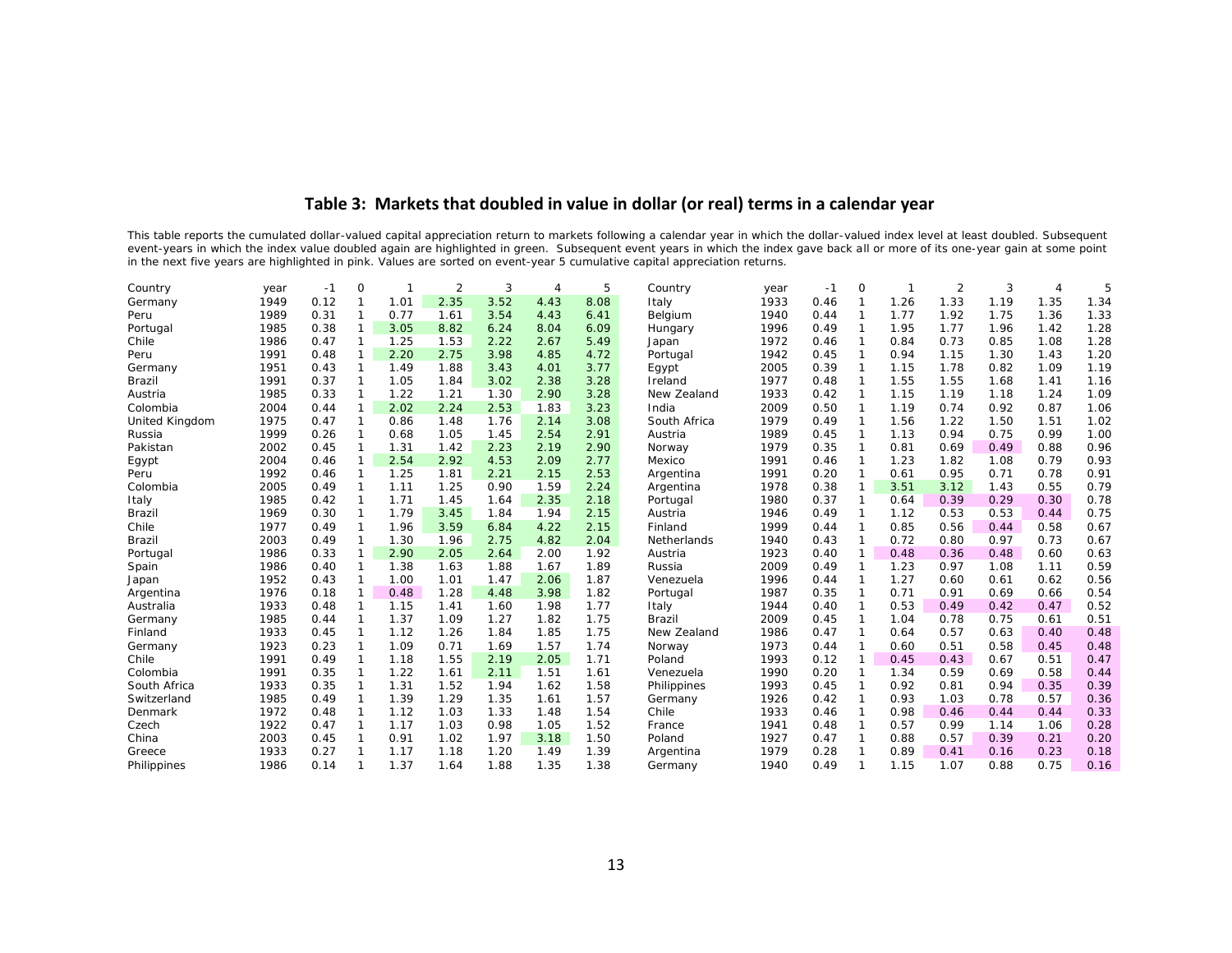

**Figure 1**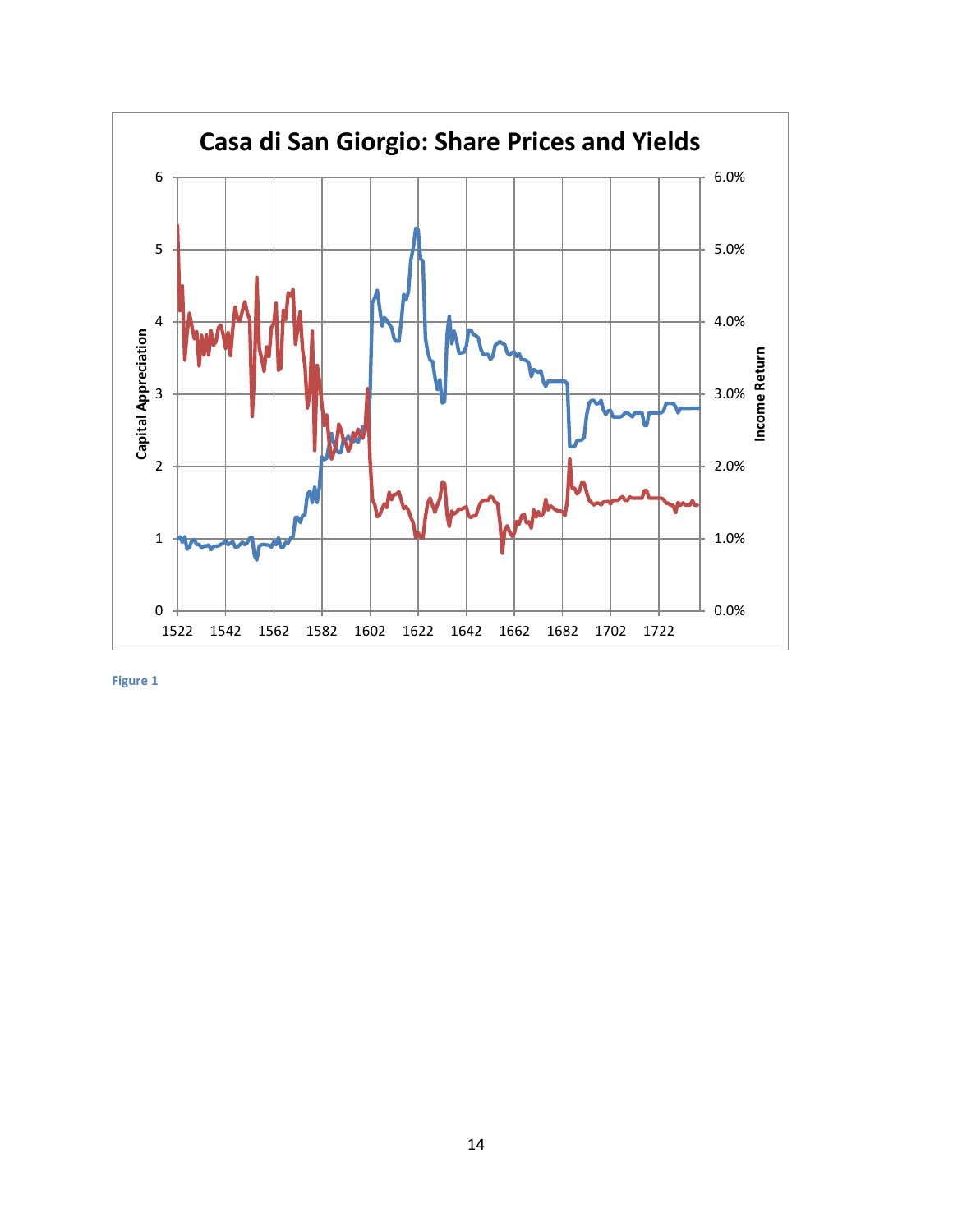

**Figure 2**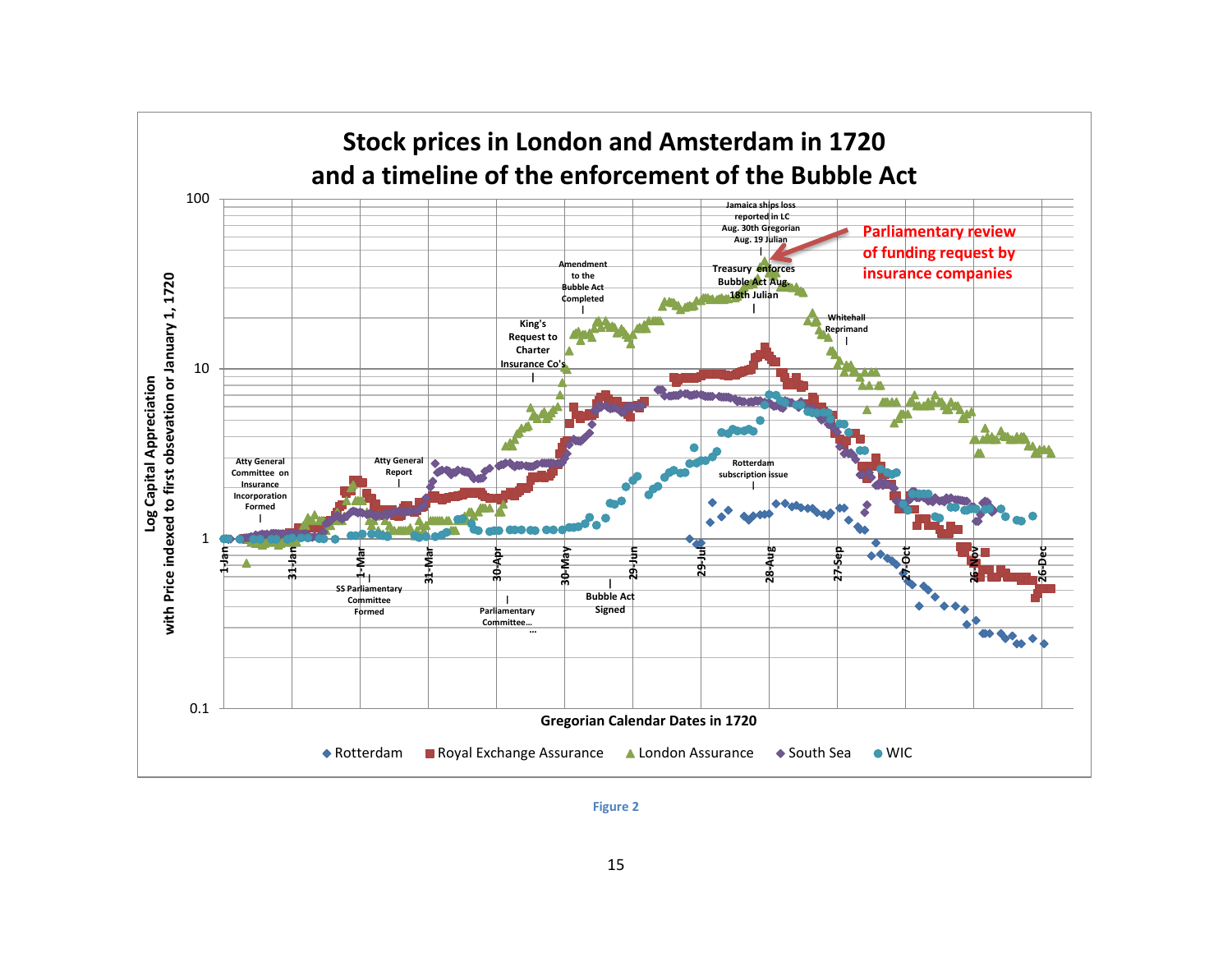### **V. References**

Cameron, Rondo. "The Cambridge Economic History of Europe. Volume V: The Economic Organization of Early Modern Europe. Edited by EE Rich and CH Wilson. Cambridge: Cambridge University Press, 1977. Pp. xi, 749. \$38.50." The Journal of Economic History 38.03 (1978): 810-812.

Fratianni, Michele. "Government debt, reputation and creditors' protections: The tale of San Giorgio." Review of Finance 10.4 (2006): 487-506.

Frehen, Rik GP, William N. Goetzmann, and K. Geert Rouwenhorst. "New evidence on the first financial bubble." Journal of Financial Economics 108.3 (2013): 585-607.

Frehen, Rik GP, William N. Goetzmann, and K. Geert Rouwenhorst, 2013b, "Finance in the Great Mirror of Folly", in *The great mirror of folly: finance, culture, the crash of 1720* William N. Goetzmann, Catherine Labio, K. Geert Rouwenhorst, and Timothy G. Young, eds. (New Haven: Yale University Press, 2013. pp. 63-88. Garber, Peter M. "Famous first bubbles." The Journal of Economic Perspectives (1990): 35-54.

Goetzmann, William N., and Philippe Jorion. "Re-emerging markets." *Journal of Financial and Quantitative Analysis* 34.01 (1999): 1-32.

Goetzmann, William N., and Roger G. Ibbotson. The equity risk premium: essays and explorations. Oxford University Press, 2006.

Goetzmann, William N., Lingfeng Li, and K. Geert Rouwenhorst. "Long-term global market correlations." Journal of Business 78.1 (2005).

Jorion, Philippe, and William N. Goetzmann. "Global stock markets in the twentieth century." *Journal of Finance* (1999): 953-980.

Laube (1974), Adolf Laube, Studien über den erzgebirgischen Silberbergbau von 1470 bis 1546 (Forschungen zur mittelalterlichen Geschichte 22),Berlin (Ost): Akademie-Verlag

MacLeod, Christine. "The 1690s Patents Boom: Invention or Stock‐Jobbing? 1." The Economic History Review 39.4 (1986): 549-571.

Murphy, Antoin E. *John Law: Economic theorist and policy-maker*. Oxford University Press, 1997.

Nicholas, Tom. "Does innovation cause stock market runups? Evidence from the great crash." *The American Economic Review* (2008): 1370-1396.

Pástor, Ľuboš, and Pietro Veronesi. "Was there a Nasdaq bubble in the late 1990s?." Journal of Financial Economics 81.1 (2006): 61-100.

Perez, Carlota. "The double bubble at the turn of the century: technological roots and structural implications." *Cambridge Journal of Economics* 33.4 (2009): 779-805.

Velde, François R. "Was John Law's System a bubble? The Mississippi Bubble revisited." *The Origins and Development of Financial Markets and Institutions*(2009): 99.